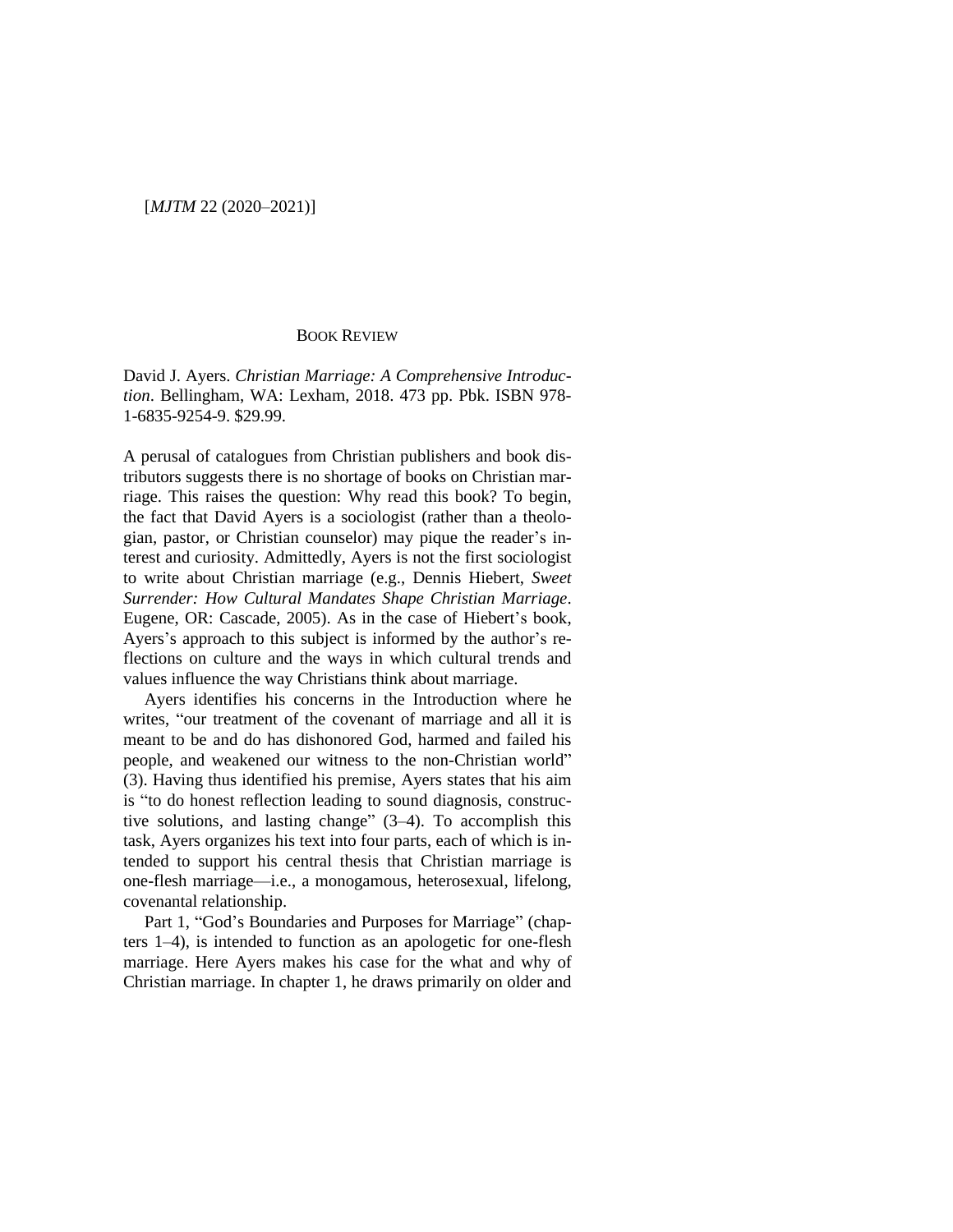classical Protestant—particularly Reformed or Calvinistic—writings about marriage to provide a theological definition of the structure and functions of marriage. This definition is expanded in chapters 2–4, where the author makes use of other theological sources, polling data (e.g., census data, Gallup polls, data drawn from the General Social Surveys [GSS]), along with selected other sources to support his argument that monogamous, heterosexual, lifelong, covenantal relationships are the best context for experiencing mutuality, friendship, reciprocity, authentic human sexuality, and the procreation of children.

In Part 2, "Before Marriage: Mate selection and Preparation for Matrimony" (chapters 5–9), Ayers considers what he describes as the "rampant premarital confusion and sinful conduct in modern professing churches" as well as their "causes, consequences, and solutions" (5). As in Part 1, Ayers employs data drawn from the GSS and other sources to highlight that culturally prevalent attitudes and patterns in couple formation are also held and practiced by individuals who identify as Conservative Christians, e.g., cohabitation before marriage; premarital sex; marrying someone from a different faith; and engagement with pornography. Chapter 9, the final chapter in Part 2, makes a case that has been made by researchers, marriage educators, and many pastors: marriage preparation programs such as Christian PREP, FOCCUS, PREP, PREPARE and RELATE enhance the chances of a couple having a successful marriage.

Ayer's stated intent in Part 3, "Divorce and Remarriage" (chapters 10–12), is grounded in a conviction that a comprehensive understanding of divorce is needed to motivate Christians to build stronger marriages. Once again Ayers draws on a selection of scriptures and Reformed or Calvinistic writers to support his theological perspective—this time on the topic of divorce. His analysis of the extent and effects of divorce draws on the GSS and a variety of social studies about marriage. Considering the declared purpose for writing this book, his conclusions are predictable. Namely, separation, divorce, and remarriage have generally negative long-term effects on both adults and children.

Lastly, Part 4, "Marital Happiness and Success" (chapters 13– 15), focuses on what Ayers believes a godly marriage can and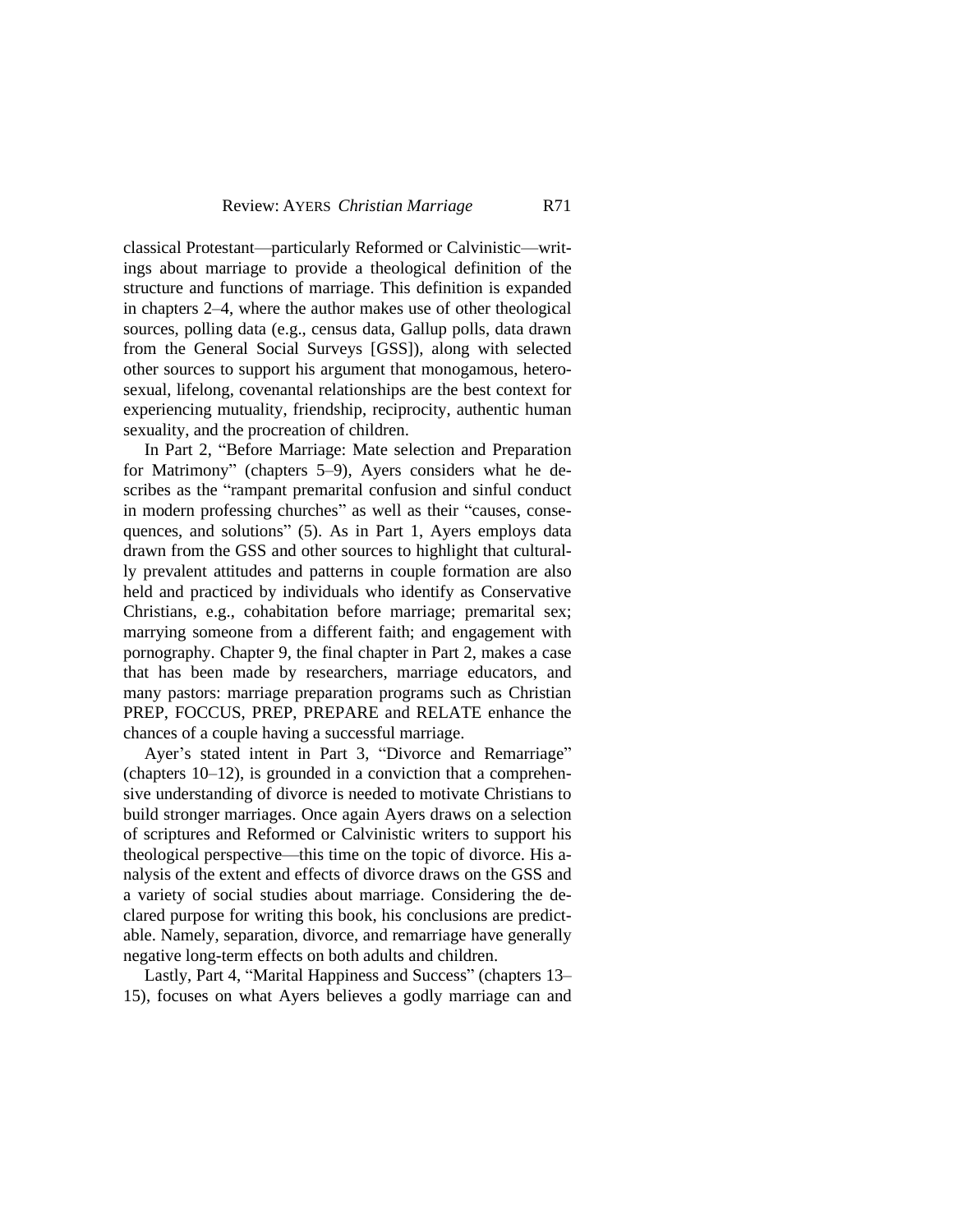## R72 *McMaster Journal of Theology and Ministry* 22

should be and considers practical ways to enhance marital satisfaction. In this section, Ayers returns to his premise that Christian marriage is a monogamous, heterosexual, lifelong, covenantal relationship. Chapter 13, "The Beautiful Order of Christian Marriage," thus recapitulates his thesis that the structure of Christian marriage is one-flesh marriage, that its purposes are to provide life-long companionship, to bear witness to God's covenant love, and to function as the context for authentic sexual relations. It is also the best context in which to raise children. Chapter 14, "Marital Satisfaction and Happiness," reiterates his belief that Christian marriages begin with God's plan and purpose for marriage. He restates his conviction that couples need to receive pre-marital counseling, and outlines what Ayers believes to be the practical benefits of marriage. In the final chapter of this book, "Recommendations for the Church," Ayers provides a general roadmap to guide churches in their ministries to couples and families.

At this point, it is worth returning to the question raised at the beginning of this review, i.e., "Why read this book?" Aside from the fact that Ayers believes this book is needed, it is worth remembering that it is the task of Christian scholars to reflect deeply on current trends and to meaningfully reflect theologically on the questions raised by each generation. With this in mind, it is helpful to contemplate several questions when considering the contribution of this text to current discussions about Christian marriage.

First, does *Christian Marriage* reflect deeply on current social attitudes, values, and behaviours as they relate to marriage and family life? This book draws on and seeks to summarize a wide array of statistical information on social attitudes, values, and behaviors that impact marriage and family life. The author's use of this data tends to be descriptive, i.e., "here are the statistics," rather than analytical. While this approach to the data helps Ayers make his case that current attitudes towards marriage and current behaviours are not what they could be, the lack of analysis is problematic in at least two ways—both of which are pertinent to the following question.

Second, does *Christian Marriage* fulfill Ayers's goal of pro-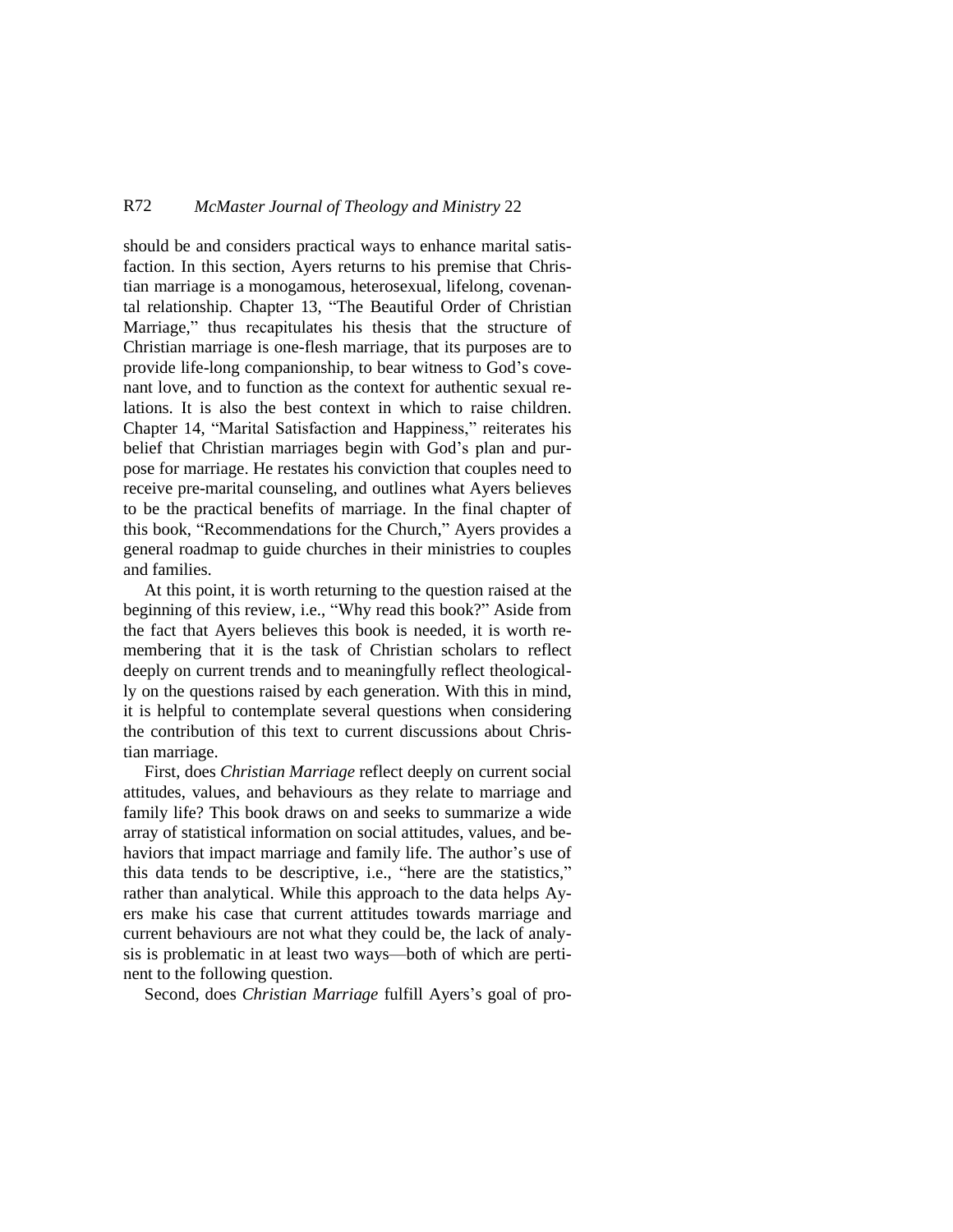## **Review: AYERS** *Christian Marriage* R73

viding a sound diagnosis of the state of Christian marriage? The question raises many questions, not the least of which relate to the criteria for creating a sound diagnosis. The following comments explore two important themes (the two problems related to Ayers's lack of analysis): the use of social science data to arrive at a sound diagnosis, and the tension between "held values" and "lived values." To merely list or describe attitudes and behaviors fails to engage underlying cultural and theological assumptions and values concerning marriage. Put another way: do the attitudes and behaviors he describes throughout this text devalue contemporary marriage? An affirmative response to this question would result in a diagnosis that the problem is behavioral and thus the solution is also behavioral. Or is it that the attitudes and behaviors he describes find fertile soil because the culture no longer values marriage as it once did? An affirmative answer to this question would result in a diagnosis that the problem stems from a faulty individual or corporate understanding of marriage. Another challenge that emerges from Ayers's descriptive use of statistics is that while he highlights the age-old tension between "held values" and "lived values," there was a need to move beyond identification and to reflect on the issue. There would have been merit in using a framework such a secularization theory to reflect on his assumption that cultural shifts have resulted in value shifts with Christian communities, and that these new values have resulted in attitudes Ayers believes are inconsistent with his view of Christian marriage. In short, Ayers's diagnosis is, at best, an assessment that Christian marriages get into trouble when the structure and function of marriage is forgotten or lost.

Third, does this book meaningfully reflect theologically on current attitudes, questions, values, and behaviours about marriage and family life? To answer this question, it is helpful to consider different facets of the question. To begin, while the identification and discussion of underlying cultural values and assumptions could have been stronger, Ayers does identify a significant range of contemporary attitudes and behaviors that are relevant to a Christian discussion of marriage. Next, Ayers attempts to reflect theologically on the attitudes and behaviours he identified within this book. However, these theological reflec-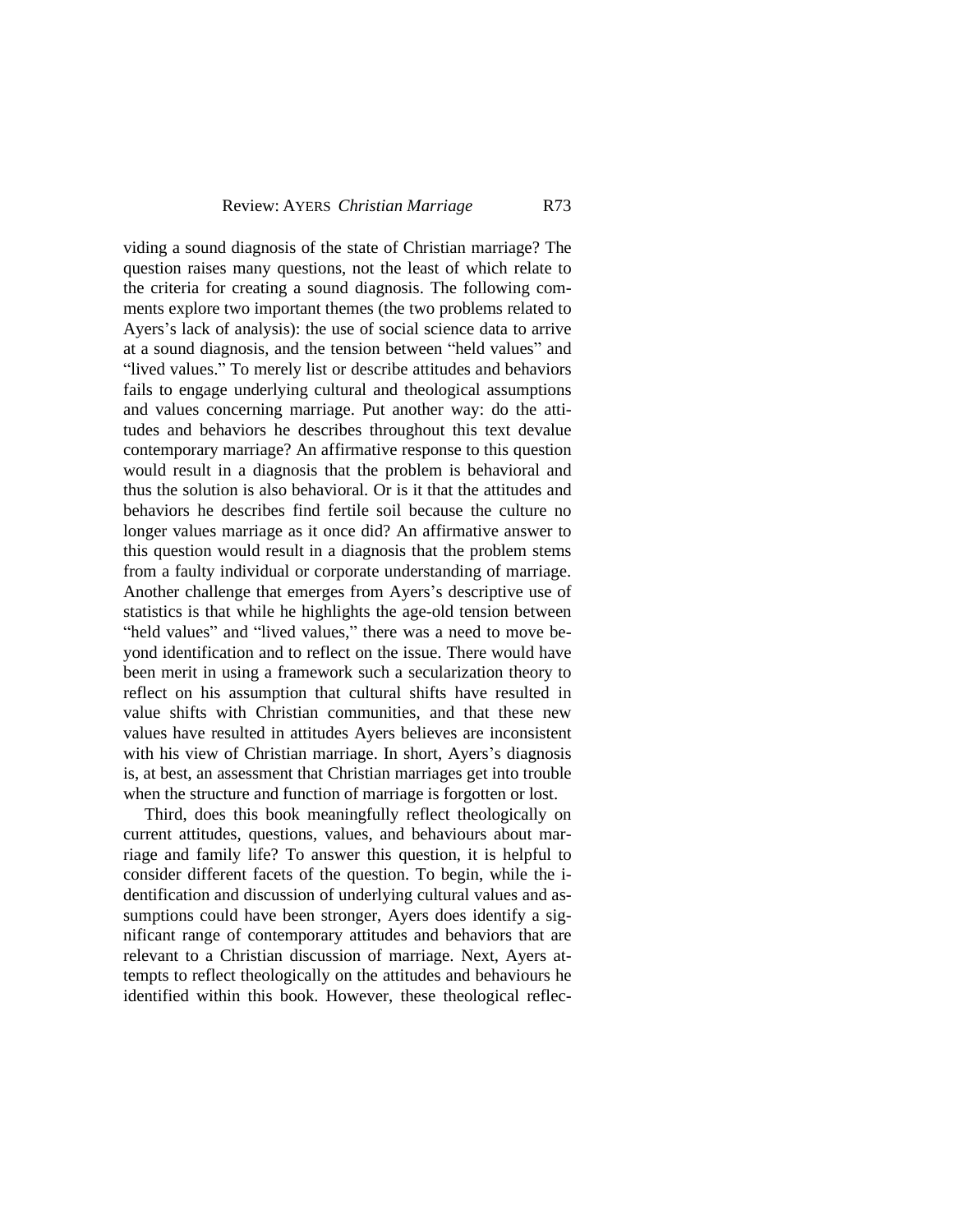## R74 *McMaster Journal of Theology and Ministry* 22

tions appear to be limited by his socio-theological location (i.e., Calvinistic-Reformed theology) and the fact he is not a theologian. Thus, his theological reflections are informed by a limited range of sources, most of which reflect the Calvinistic-Reformed perspective. As a result, a reader familiar with the theological literature will quickly note the absence of important theological texts such as Augustine's *On the Good of Marriage*, Barth's extensive reflections on human relationships, and Bromiley's *God and Marriage*. These omissions suggest that Ayers's theological reflections lack the breadth and depth required for readers outside his tradition. The limitations of Ayers's familiarity with the theological literature comes sharply into focus in his discussion of abuse and divorce. His dismissal of Imstone-Brewer's assertion that Exo 21 permits divorce on the basis of abuse overlooks a core idea in Exo 21:7–11, i.e., the actions of a man breaking faith with his wife (cf. Matt 19:8). It is worth noting that the linking of abuse and breaking faith (i.e., covenant breaking) was central to the Puritan poet John Milton's petitions to Parliament to be granted a divorce (Milton, John. *Complete Prose Works*: *Volume II: 1643–1648*, edited by Ernest Sirluck, New Haven: Yale University Press, 1959).

Fourth, does this book result in constructive solutions that will lead to lasting change? Ayers's book suggests a diagnosis that Christian marriages get into trouble when the structure and functions of marriage are forgotten or lost. Based on this assessment, the best course of action is to correct the structure and restore the functionality of the marriage. Thus, Ayers argues for a restoration of monogamous, heterosexual, lifelong, covenantal relationships and advocates for church-based programs that prepare and support a couple to fulfill the functions of marriage in their relationship. The question, however, is not whether the solution fits the diagnosis but rather whether it will lead to lasting change. Programs such as those Ayers proposes typically result in first order change rather than transformational change, i.e., they work within an existing structure or relationship and focus on improving existing processes. Theologically, transformative change is neither the result of a cognitive process (i.e., education, a change in thinking) nor a matter of behavioral modification but